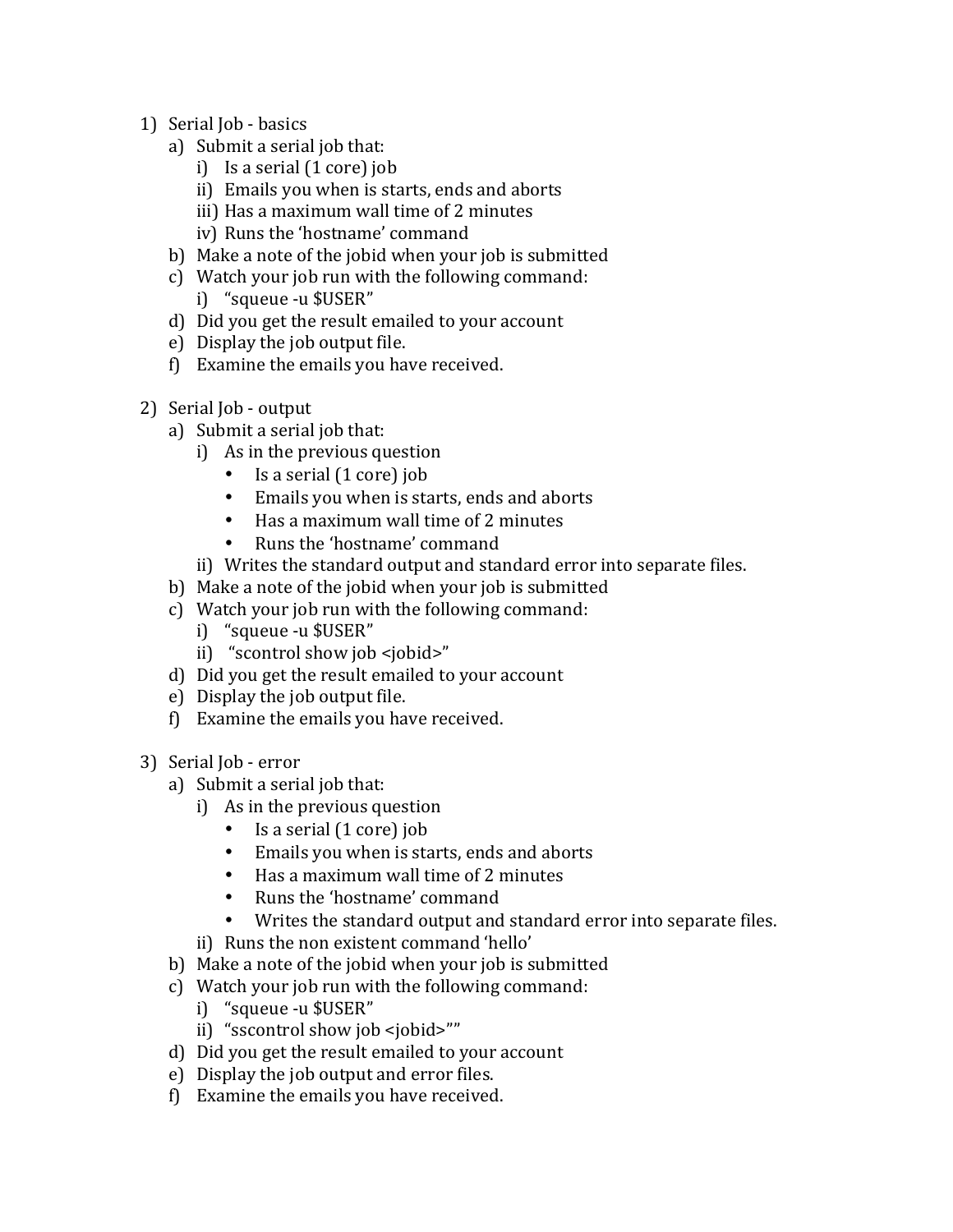- 4) Serial Job Walltime
	- a) Submit a serial job that:
		- i) As in question  $2$ 
			- Is a serial  $(1 \text{ core})$  job
			- Emails you when is starts, ends and aborts
			- Has a maximum wall time of 2 minutes
			- Runs the 'hostname' command
			- Writes the standard output and standard error into separate files.
		- ii) Sleeps for 200 seconds
	- b) Think about what will you think happen when this jobs runs?
		- i) "squeue -u \$USER"
		- ii) The job output and error files.
		- iii) The emails.
	- c) Make a note of the jobid when your job is submitted
	- d) Watch your job run with the following command:
		- i) "squeue -u \$USER"
		- ii) "scontrol show job <jobid>"
	- e) Did you get the result emailed to your account
	- $f$  Examine the emails you have received.
	- g) Display the job output and error files.
- 5) Serial  $\text{Job}$   $\text{Job}$  names
	- a) Submit a serial job that:
		- i) As in question  $2$ 
			- Is a serial  $(1 \text{ core})$  job
			- Emails you when is starts, ends and aborts
			- Has a maximum wall time of 2 minutes
			- Runs the 'hostname' command
			- Writes the standard output and standard error into separate files.
		- ii) Sleeps for 30 seconds
		- iii) Is named "my-named-job"
	- b) Look at your job in the output of the following commands
		- i) "squeue -u \$USER"
		- ii) "scontrol show job <jobid>"
	- c) Look at the following job outputs:
		- i) The job output and error files.
		- ii) The emails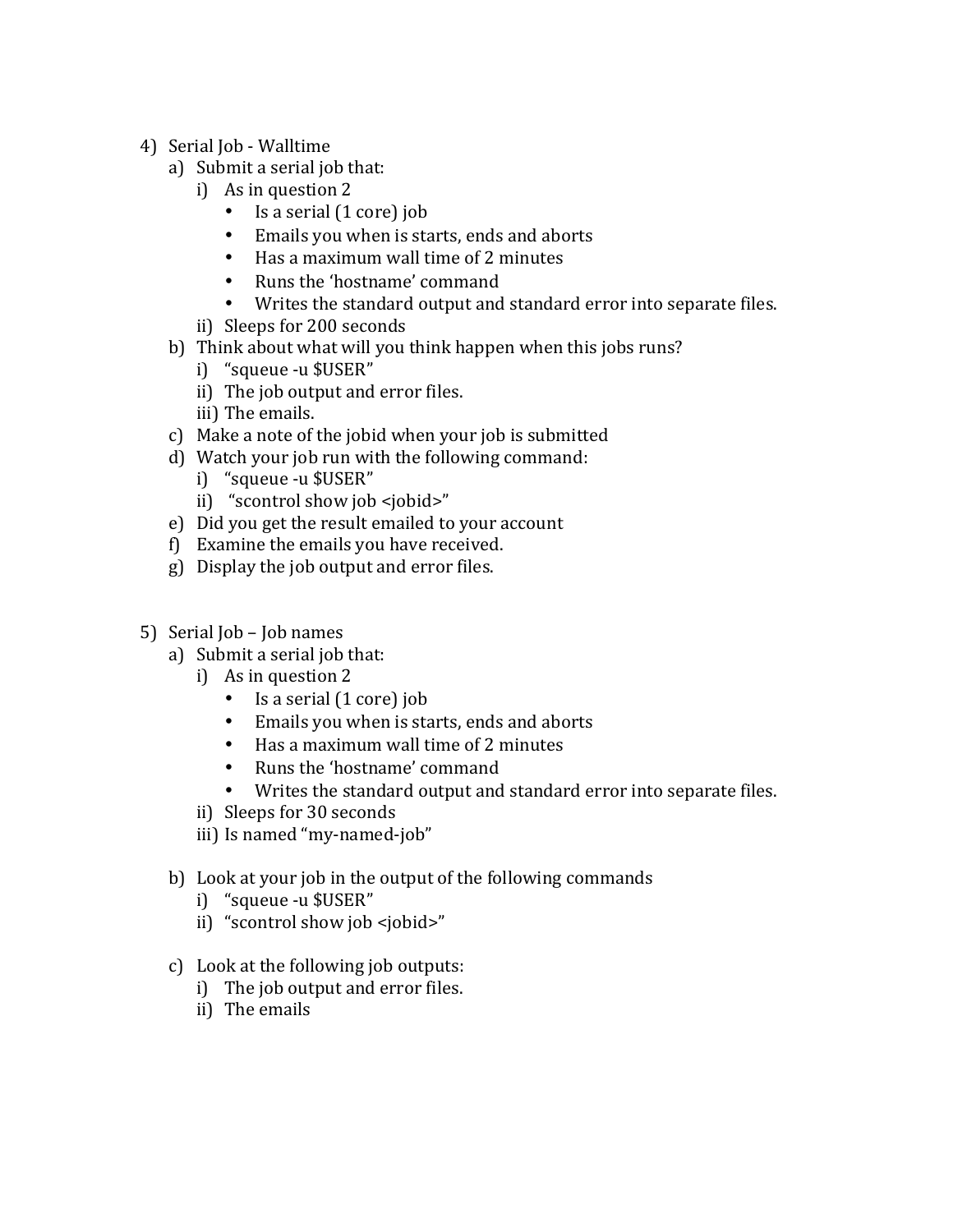- 6) Interactive serial Job
	- a) Open a second ssh session/terminal to the workshop cluster
	- b) In the second  $\text{ssh}$  session submit a job that:
		- i) Is a serial  $(1 \text{ core})$  job
		- ii) Has a maximum wall time of 20 minutes
		- iii) Emails you when the job is aborted, before it runs and a after it ends
		- iv) Is named "my-first-interactive-job"
		- v) Is interactive
	- c) Wait for the job to be allocated after it is allocated answer the following questions
		- i) Look at the command line you are on.
		- ii) Which node are you on? Hint: "hostname"
		- iii) Print and look at all the slurm variables. Hint: "printenv | grep SLURM"
		- iv) Find out on which node is your job allocated. Hint: "echo \$SLURM\_NODELIST"
		- v) What is the jobs name? Hint: "echo \$SLURM\_JOB\_NAME"
		- vi) In which directory are you? Hint: "pwd" command
		- vii) Which directory has the job been submitted from? Hint: "echo \$SLURM\_SUBMIT\_DIR"
		- viii) What is the path to executable for this job? Hint: "echo \$PATH"
	- d) Open a shell on the inside of the job running in the allocated resources. Hint: "srun --pty -p interact bash"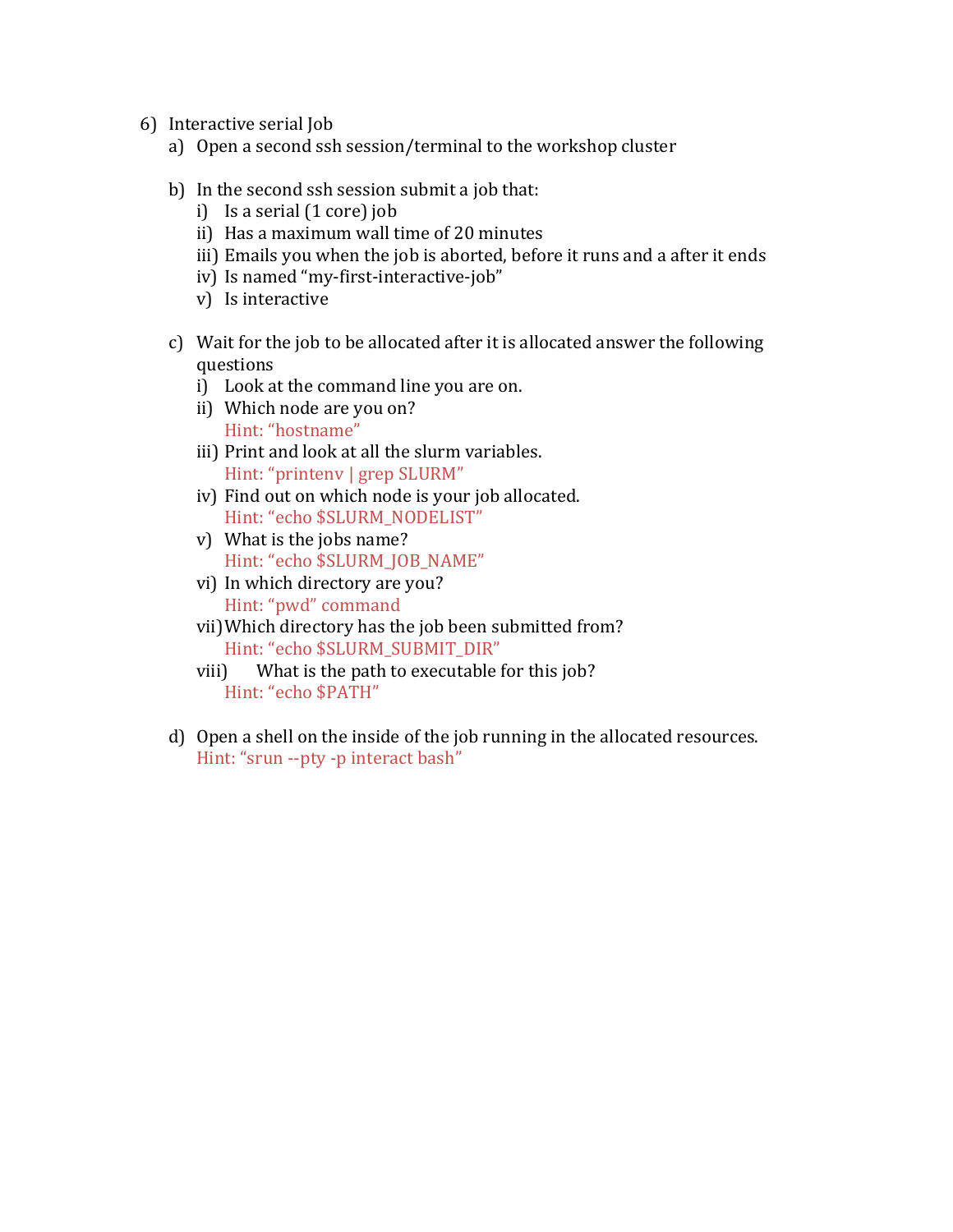- e) Answer these basic questions
	- i) Look at the command line you are on.
	- ii) Which node are you on? Hint: "hostname"
	- iii) Print and look at all the slurm variables. Hint: "printenv | grep SLURM"
	- iv) Find out on which node is your job allocated. Hint: "echo \$SLURM\_NODELIST"
	- v) What is the jobs name? Hint: "echo \$SLURM\_JOB\_NAME"
	- vi) In which directory are you? Hint: "pwd" command
	- vii) Which directory has the job been submitted from? Hint: "echo \$SLURM\_SUBMIT\_DIR"
	- viii) What is the path to executable for this job? Hint: "echo \$PATH"
- f) From your first terminal on the login node look at your job in the output of the following commands:
	- i) "squeue -u \$USER"
	- ii) "scontrol show job <jobid>"
- g) Go back to your second terminal session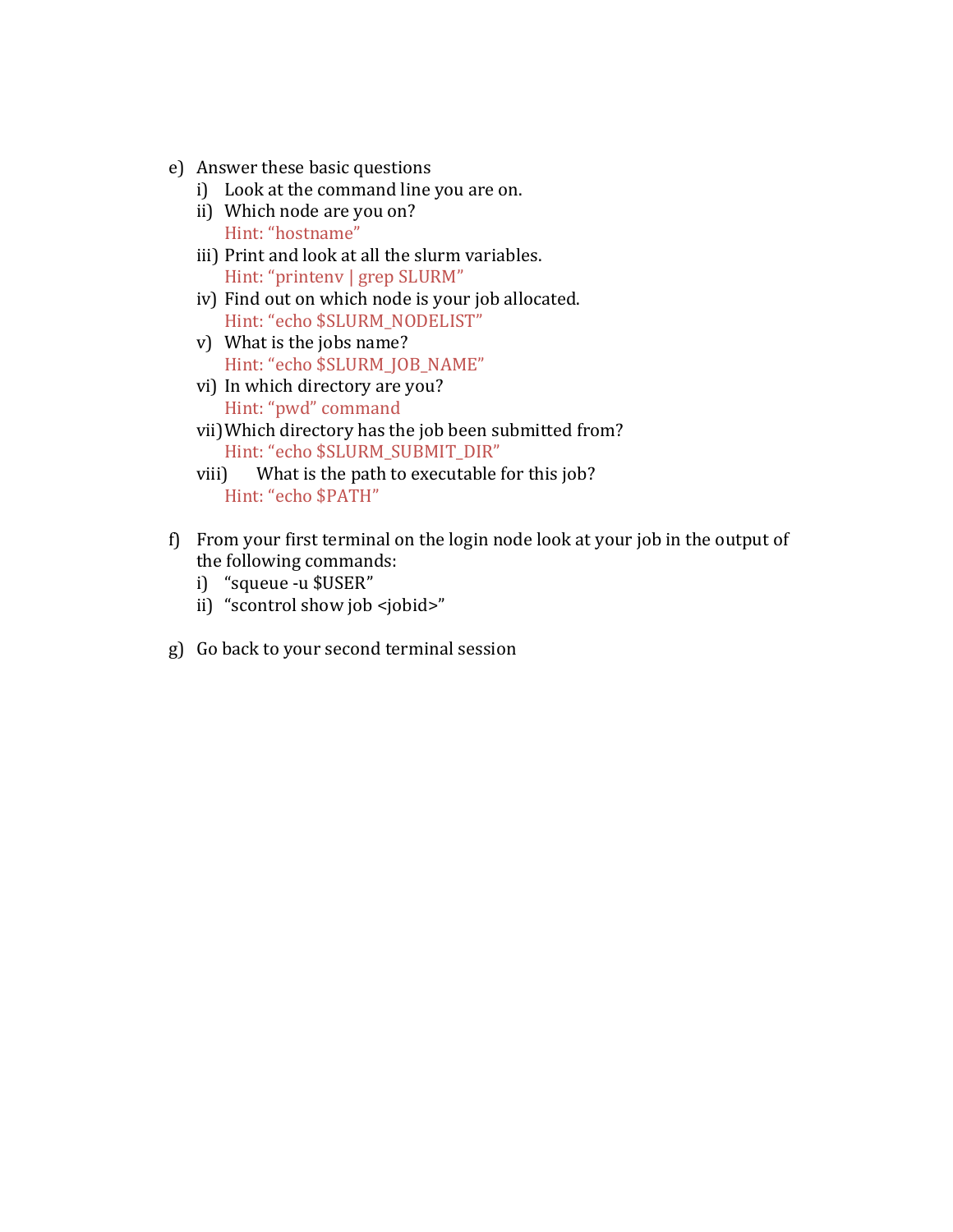- h) The current interactive job only uses 1 process, on 1 core, inside 1 task, inside 1 step, and does not use arrays but for future comparison with other more complex job types run the following commands and write down the results
	- i) Give a list of node names where each process (there is only one in this case) of this job runs? Hint: "echo \$SLURM\_JOB\_NODELIST"
	- ii) On how many nodes (there is only one in this case) does this job run? Hint: "echo \$SLURM\_JOB\_NUM\_NODES" Hint: "echo \$SLURM\_NNODES"
	- iii) What is the total number of tasks in this allocation Hint: "echo \$SLURM\_NTASKS" Hint: "echo \$SLURM\_NPROCS"
	- iv) What is the number of tasks per node (listed by node) Hint: "echo \$SLURM\_TASKS\_PER\_NODE"
	- v) How many steps are in this job Hint: "echo \$SLURM\_STEP\_NUM\_TASKS"
	- vi) What is the ID of the current step Hint: "echo \$SLURM\_ SLURM\_STEPID"
	- vii) What is the array ID of this job? Hint: "echo \$SLURM\_ARRAY\_TASK\_ID" Answer: In this case there is none.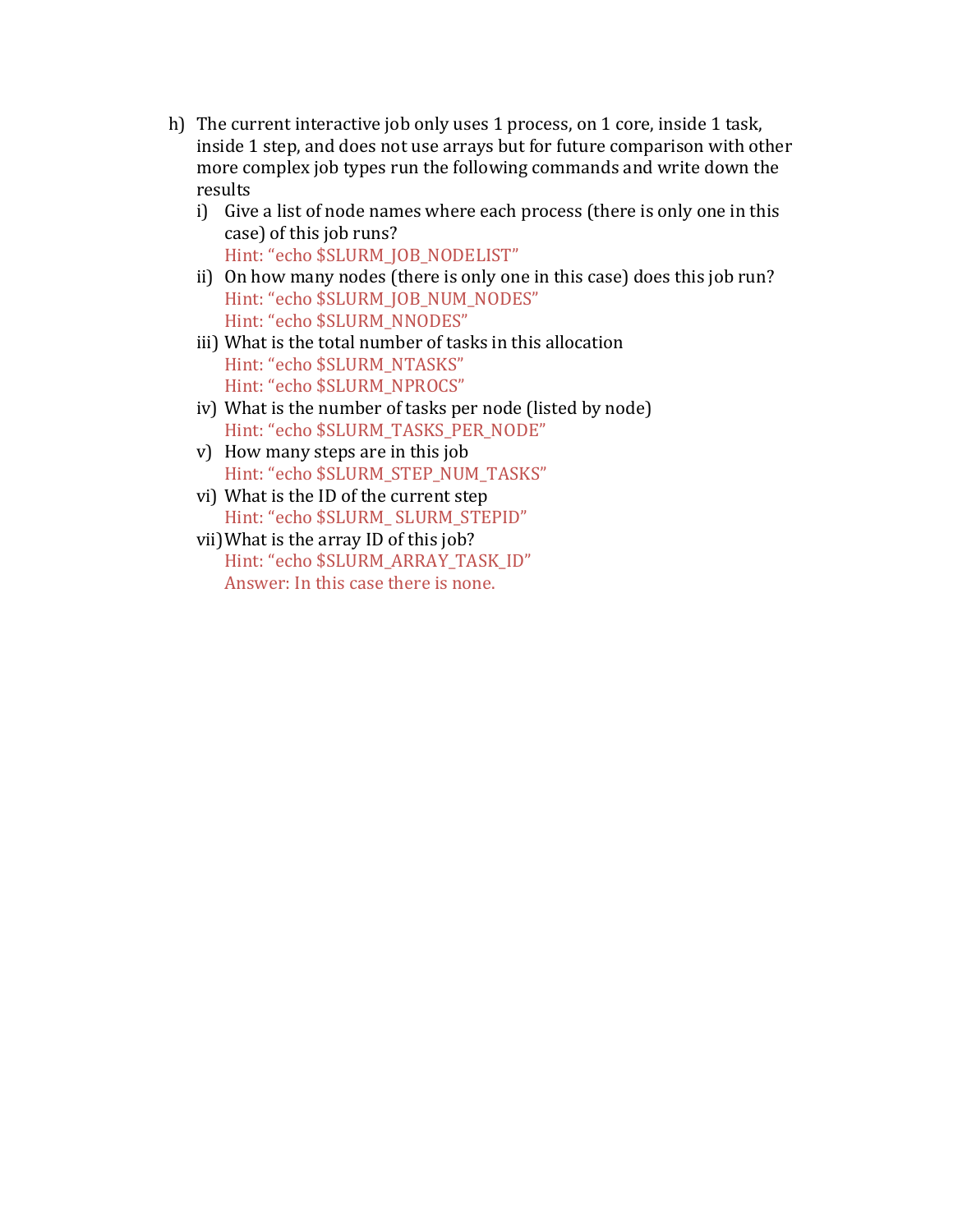- i) Optional for advanced Unix users: In the interactive job
	- i)  $(Advanced Unix)$  List the jobs cpuset/cgroup. A cpuset or cgroup is used to assigning a set of processor and memory to a set of processes, and can be used by the scheduling system to keep a job from using resources assigned to other jobs.

Hint: "ls

/sys/fs/cgroup/cpuset/slurm/uid\_\$SLURM\_JOB\_UID/job\_\$SLURM\_JOB\_ID/step\_ \$SLURM\_STEPID"

ii) (Advanced Unix) Verify that your current shell's process id is inside the cpuset. 

Hint: "echo \$\$" to find the process id of your current shell Hint: "cat

/sys/fs/cgroup/cpuset/slurm/uid\_\$SLURM\_JOB\_UID/job\_\$SLURM\_JOB\_ID/s tep \$SLURM\_STEPID/tasks"

to list processes in the jobs cpuset.

iii) (Advanced Unix) Show which cores and which memory set that your job is running on?

Hint: "cat

/sys/fs/cgroup/cpuset/slurm/uid\_\$SLURM\_JOB\_UID/job\_\$SLURM\_JOB\_I D/step\_\$SLURM\_STEPID/cpuset.cpus" 

for core numbers that the job processes are running on.

Hint: "cat

/sys/fs/cgroup/cpuset/slurm/uid\_\$SLURM\_JOB\_UID/job\_\$SLURM\_JOB\_I D/step\_\$SLURM\_STEPID/ cpuset.mems" 

for memory locatio(s) that the job memory may run on

- $j)$  Close the interactive shell by running the exit command
- k) Open a shell on the inside of the job running in the allocated resources. Hint: "srun --pty -p interact bash"
- l) What is the ID of the current step Hint: "echo \$SLURM\_SLURM\_STEPID"
- m) Close the interactive shell by running the exit command
- n) Close your allocated job by running the exit command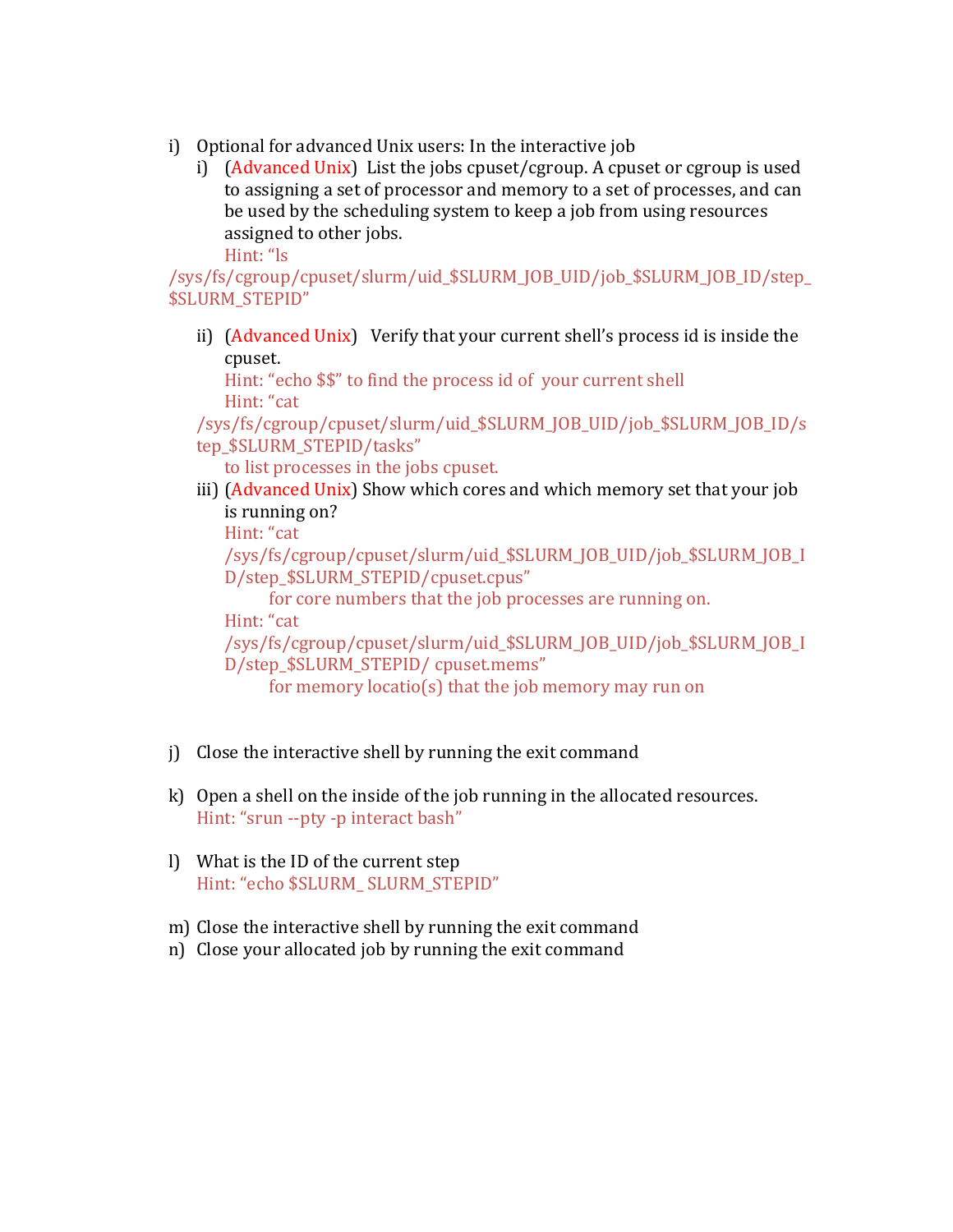- 7) Job Arrays
	- a) Submit a serial job array that:
		- i) Has a maximum wall time of 2 minutes
		- ii) Sleeps 30 seconds
		- iii) Runs the command "hostname"
		- iv) Is named "my-array-job"
		- v) Has 12 tasks
		- vi) Writes a output file to "slurm-q7\_<jobid>\_<arrayid>.out
		- vii) Writes a error file to "slurm-q7\_<jobid>\_<arrayid>.err
	- b) Run the following commands to see your job running
		- i) "squeue -u \$USER"
		- ii) "scontrol show job <jobid>"
	- c) Look at the job output files
- 8) Job Arrays
	- a) Submit a serial job array
		- i) Has a maximum wall time of 2 minutes
		- ii) Sleeps 30 seconds
		- iii) Runs the command "hostname"
		- iv) Is named "my-array-job2"
		- v) Has 12 tasks
		- vi) Writes a output file to "slurm-q7\_<jobid>\_<arrayid>.out
		- vii) Writes a error file to "slurm-q7\_<jobid>\_<arrayid>.err
		- viii) Runs at most 2 jobs at once
	- b) Run the following commands to see your job running
		- i) "squeue -u \$USER"
		- ii) "scontrol show job <jobid>"
	- c) Look at the job output files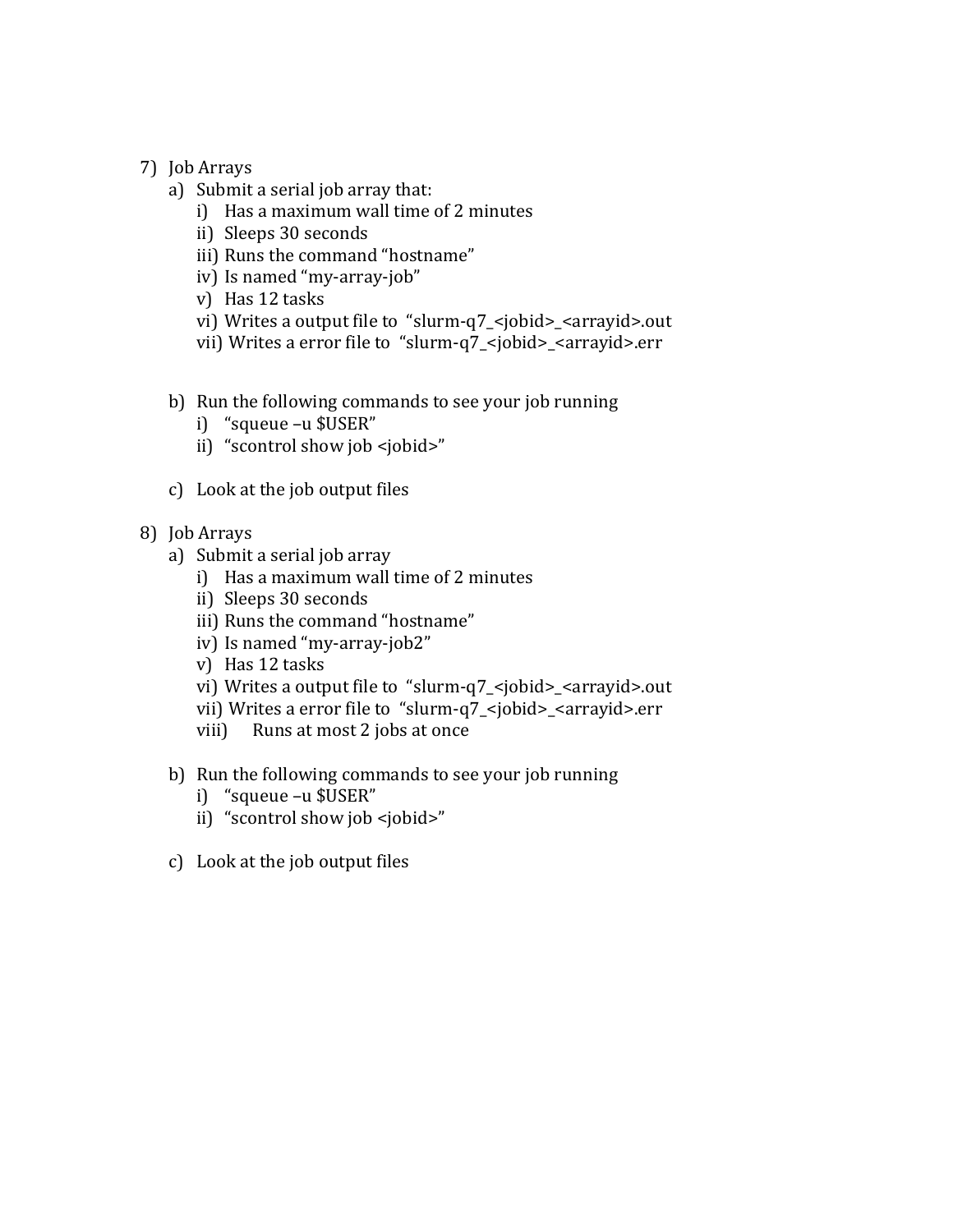# 9) Job Arrays

- a) Submit a serial job array
	- i) Has a maximum wall time of 2 minutes
	- ii) Sleeps 30 seconds
	- iii) Runs the command "hostname"
	- iv) Is named "my-array-job3"
	- v) Has  $4$  tasks with indexes of: 1, 2, 7, -13
	- vi) Writes a output file to "slurm-q9\_<jobid>\_<arrayid>.out
	- vii) Writes a error file to "slurm-q9\_<jobid>\_<arrayid>.err
	- viii) Runs at most 2 jobs at once

# b) Run the following commands to see your job running

- i) "squeue -u \$USER"
- ii) "scontrol show job <jobid>"
- c) Look at the job output files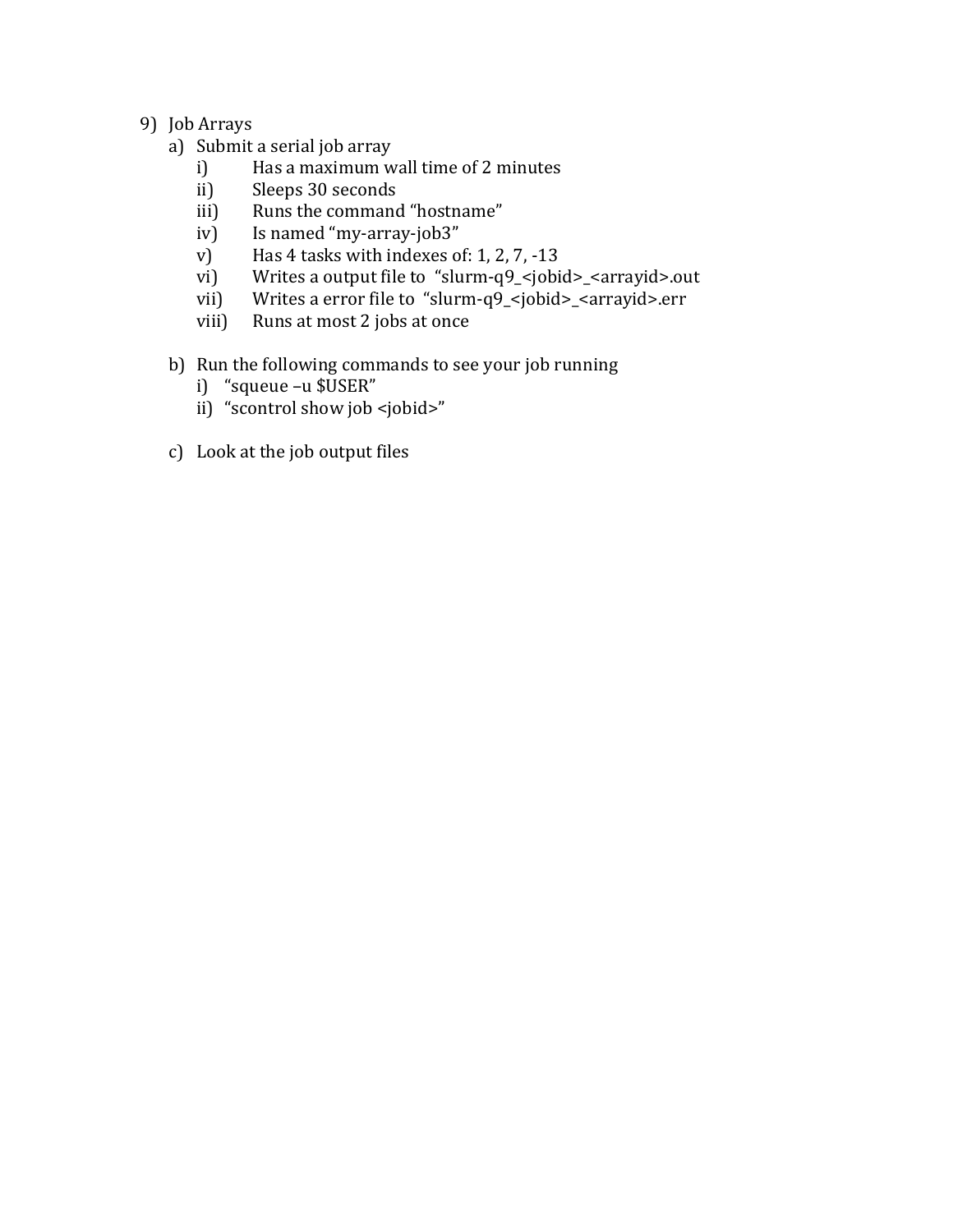10)Job arrays

- a) Submit a job that:
	- i) Has 2 tasks with indexes of:  $1, 4$
	- ii) Asks for 1 core per task
	- iii) Has a maximum wall time of 2 minutes
	- iv) Emails you when the job is aborted, before it runs and a after it ends
	- v) Is named "my-array-var-job"
- b) Look at the PBS environment variables:
	- i) Give a list of node names where each process of this job runs? Hint: "echo \$SLURM\_JOB\_NODELIST"
	- ii) On how many nodes (there is only one in this case) does this job run? Hint: "echo \$SLURM\_JOB\_NUM\_NODES" Hint: "echo \$SLURM\_NNODES"
	- iii) What is the total number of tasks in this allocation.? Hint: "echo \$SLURM\_NTASKS" Hint: "echo \$SLURM\_NPROCS
	- iv) What is the number of tasks per node (listed by node)? Hint: "echo \$SLURM\_TASKS\_PER\_NODE"
	- $v)$  How many steps are in this job? Hint: "echo \$SLURM\_STEP\_NUM\_TASKS"
	- vi) What is the task id in the array of this job? Hint: "echo \$SLURM\_ARRAY\_TASK\_ID"
	- vii) Prints all the SLURM variables Hint: "printenv | grep SLURM"
- c) Run the following commands to see your job running
	- i) "squeue -u \$USER"
	- ii) "scontrol show job <jobid>"
- d) Look at the job output files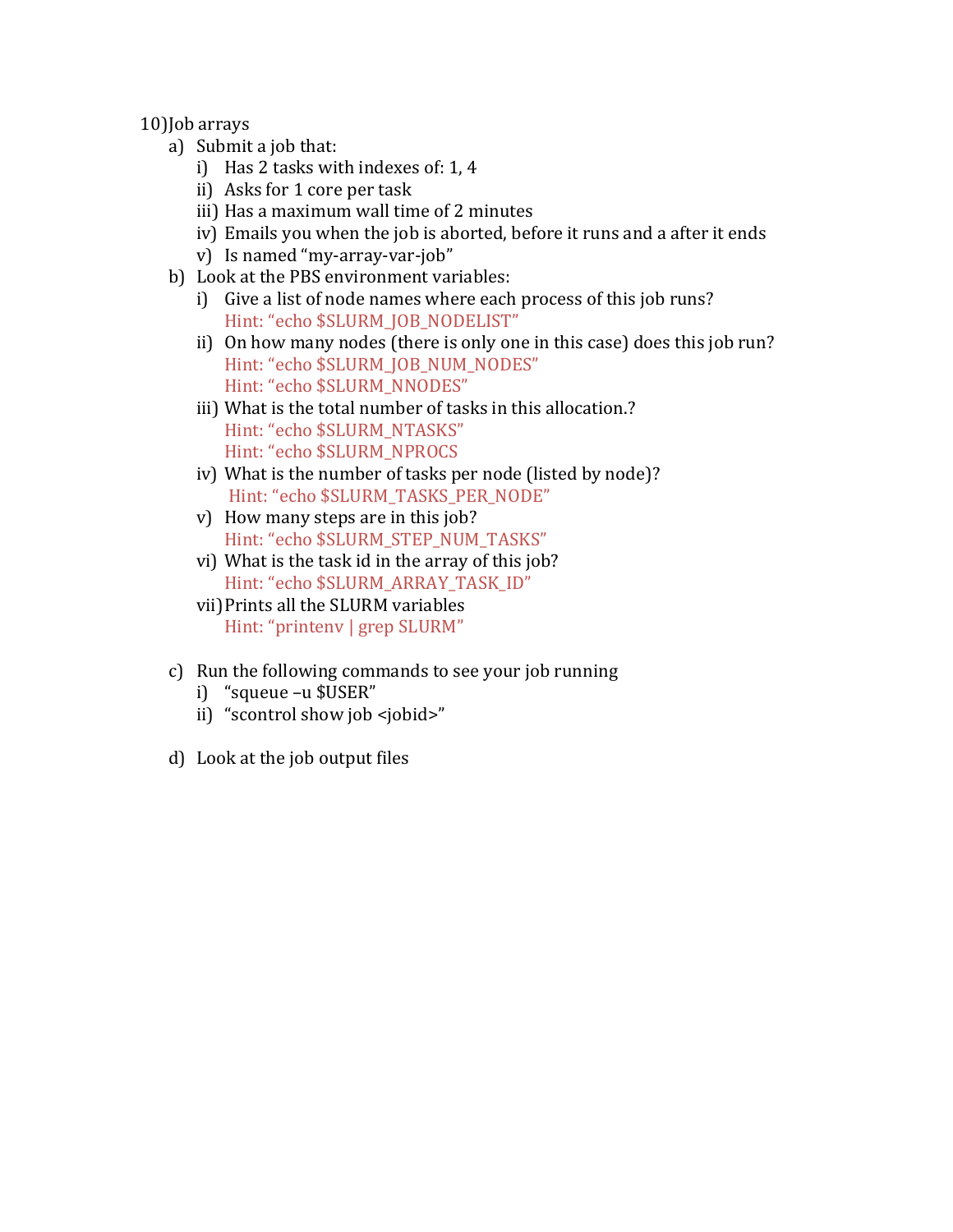11) Array job with inputs example

Working example of an array job taking input from a file (This is advanced example, It was included as a request from a prior workshop, we may not have time to write this in the session, in that case just look at and run the answer script.)

- a) Submit a serial job array that reads from a single file and runs a job for each line in the input file.
	- i) Is named "my-input-array-job"
	- ii) Has 4 tasks with 1 procs each.
	- iii) Emails you when your job is complete.
	- iv) The file that is used as input is named: "input.array"
- b) Have each job array output double the first number and adding the second.
- c) Run the job and see the output
- d) As advanced work if time permits see if you can output in a single file as opposed to many array files.
- 12) MPI Jobs
	- a) Submit the start-mpi.sh job
	- b) Look at the job with the following commands:
		- i) "squeue -u \$USER"
		- ii) "scontrol show job <jobid>"
		- iii) "scontrol show jobid -dd <jobid>"
	- c) Note how long it took to run
	- d) Edit the start-mpi.sh script to user 4 processors
	- e) Submit the edited script
	- f) Look at the job with the following commands:
		- i) "squeue -u \$USER"
		- ii) "scontrol show job <jobid>"
		- iii) "scontrol show jobid -dd <jobid>"
	- g) Please list which nodes and cores the job is running on or scheduled to run on and how long it took to run.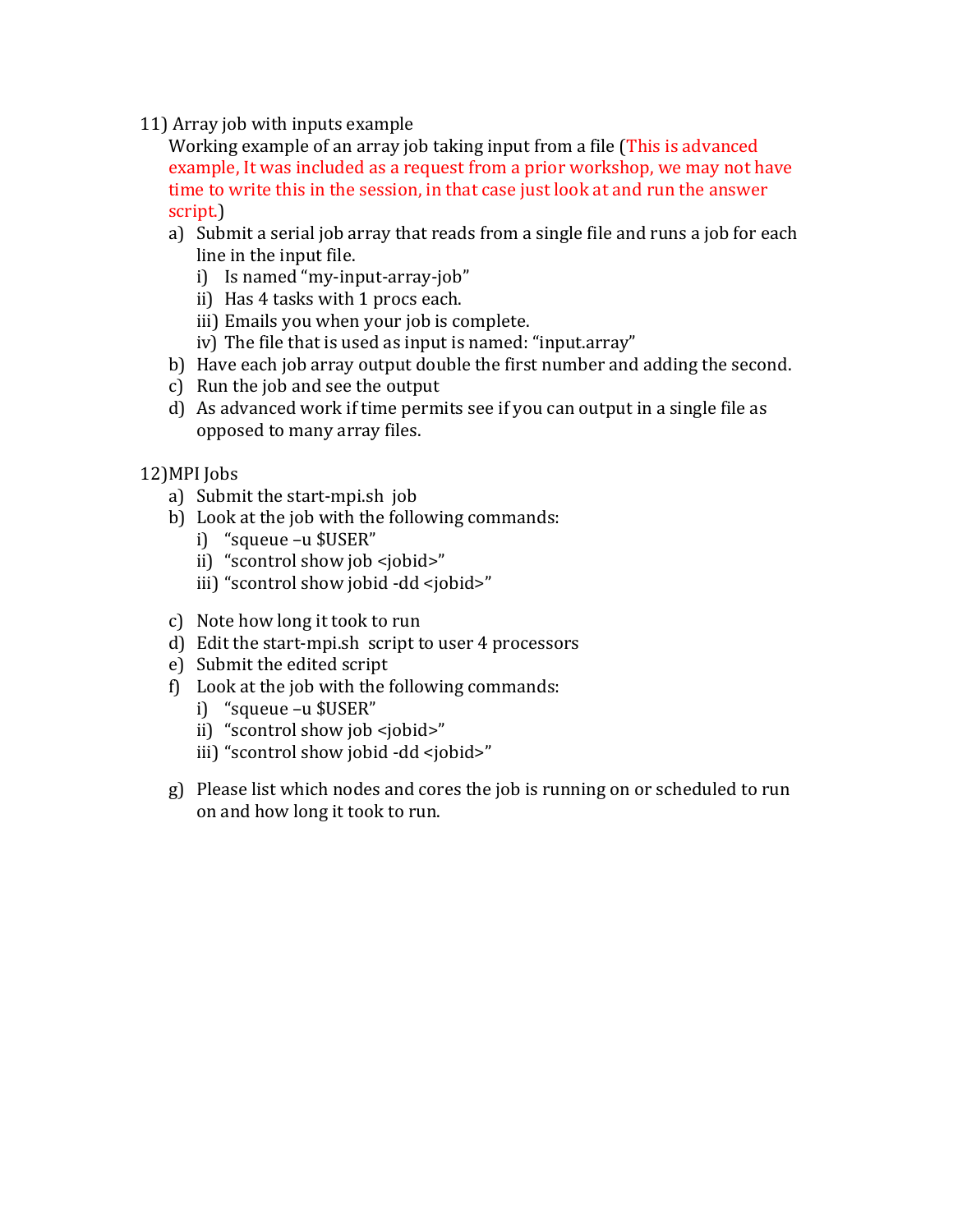- 13) MPI Interactive Job
	- a) Submit a job
		- i) Asks 4 processors
		- ii) Has a walltime of 20 minutes
		- iii) Is named "my-interactive-mpijob"
		- iv) Is interactive
	- b) After the job starts look at the SLURM environment variables (run: "printenv | grep -i slurm")
		- i) What is the jobs id? Hint: "echo \$SLURM\_JOB\_ID"
		- ii) On how many nodes does this job run? Hint: "echo \$SLURM\_NNODES"
		- iii) On how many processors does this job run? Hint: "echo \$SLURM\_NPROCS"
		- iv) On which node(s) is your job allocated? Hint: "echo \$SLURM\_JOB\_NODELIST"
		- v) On how many processors per node is the job allocated? Hint: "echo \$SLURM\_JOB\_CPUS\_PER\_NODE"
		- vi) On how many tasks per node is the job allocated? Hint: "echo \$SLURM\_TASKS\_PER\_NODE"
	- c) Run the command "srun hostname"
		- i) How many lines of output do you get.
	- d) Look at the job with the following commands:
		- i) "squeue -u \$USER"
		- ii) "scontrol show job <jobid>"
	- e) Exit your job with the exit command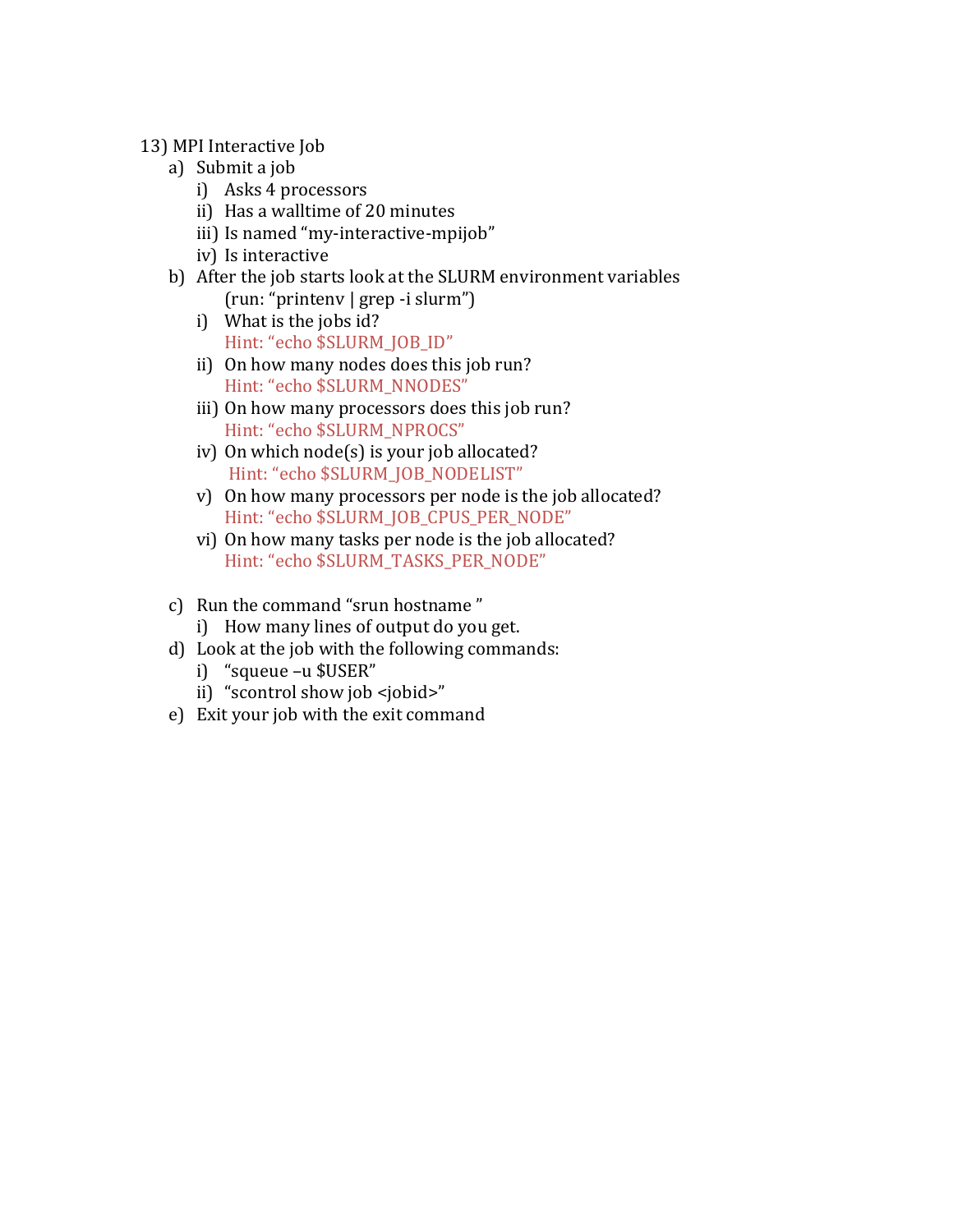- 14) MPI Interactive Jobs part2
	- a) Submit a job
		- $i)$  Asks for 4 processors on a single node
		- ii) Has a walltime of 20 minutes
		- iii) Is named "my-interactive-mpijob2"
		- iv) Is interactive
	- b) After the job starts look at the SLURM environment variables
		- i)  $(run: "printenv | prep -i slurm")$
		- ii) What is the jobs id? Hint: "echo \$SLURM\_JOB\_ID"
		- iii) On how many nodes does this job run? Hint: "echo \$SLURM\_NNODES"
		- iv) On how many processors does this job run? Hint: "echo \$SLURM\_NPROCS"
		- v) On which  $node(s)$  is your job allocated? Hint: "echo \$SLURM\_JOB\_NODELIST"
		- vi) On how many processors per node is the job allocated? Hint: "echo \$SLURM\_JOB\_CPUS\_PER\_NODE"
		- vii) On how many tasks per node is the job allocated? Hint: "echo \$SLURM\_TASKS\_PER\_NODE"
	- c) Run the command "srun hostname"
		- i) How many lines of output do you get.
	- d) Look at the job with the following commands:
		- i) "squeue -u \$USER"
		- ii) "scontrol show job <jobid>"
	- e) Exit your job with the exit command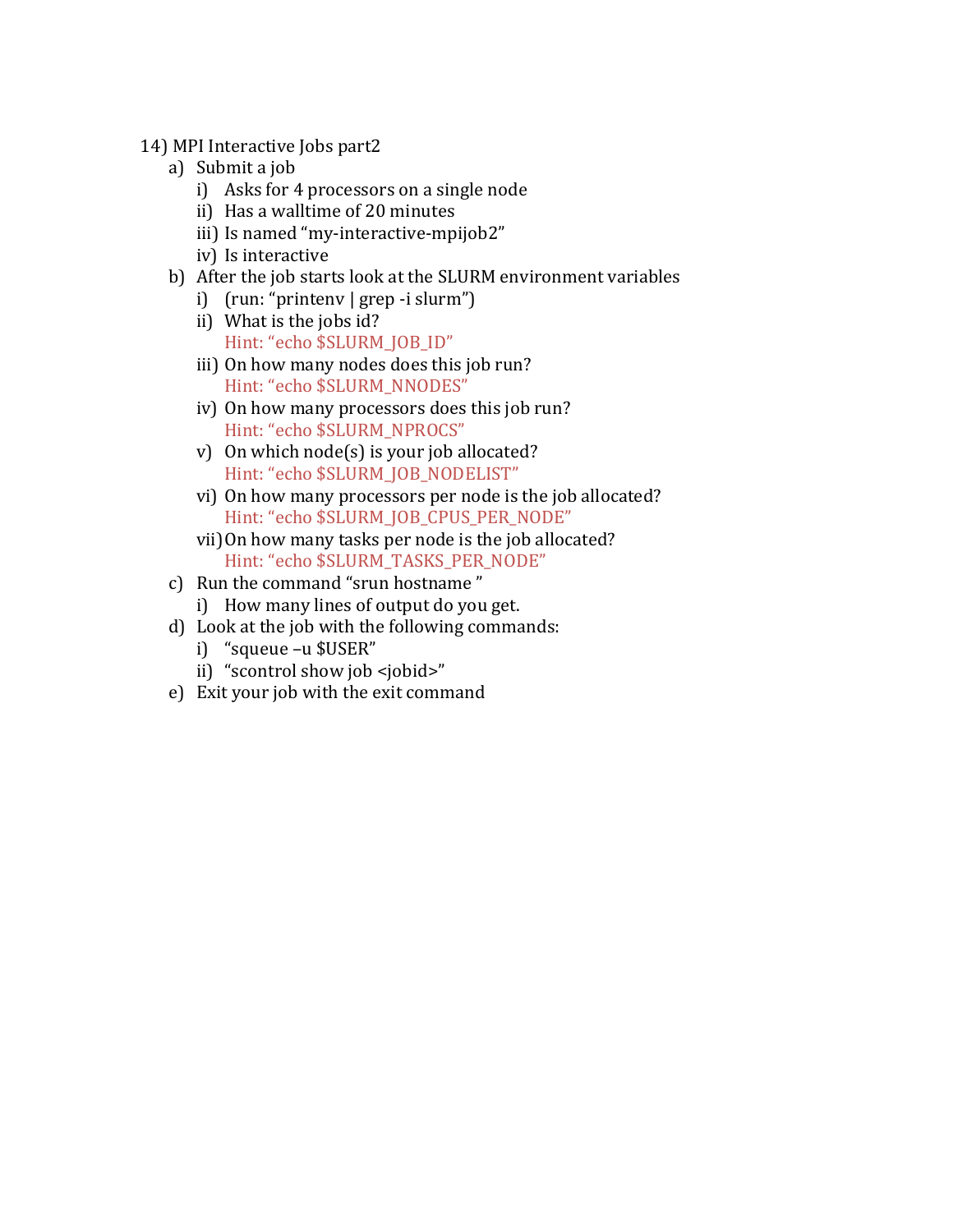- 15) OpenMP jobs
	- a) Submit a job
		- i) Asking for 1 node with 12 cores
		- ii) Has a maximum walltime of 20 minutes
		- iii) Is named "my-interactive-openmpjob"
		- iv) Is interactive
	- b) After the job starts look at the SLURM environment variables (run: "printenv | grep -i slurm")
		- i) What is the jobs id? Hint: "echo \$SLURM\_JOB\_ID"
		- ii) On how many nodes does this job run? Hint: "echo \$SLURM\_NNODES"
		- iii) On how many processors does this job run? Hint: "echo \$SLURM\_NPROCS"
		- iv) On which  $node(s)$  is your job allocated? Hint: "echo \$SLURM\_JOB\_NODELIST"
		- v) On how many processors per node is the job allocated? Hint: "echo \$SLURM\_JOB\_CPUS\_PER\_NODE"
		- vi) On how many tasks per node is the job allocated? Hint: "echo \$SLURM\_TASKS\_PER\_NODE"
	- c) Run the command "srun hostname"
		- i) How many lines of output do you get.
	- d) Look at the job with the following commands:
		- i) "squeue -u \$USER"
		- ii) "scontrol show job <jobid>"
	- e) Exit your job with the exit command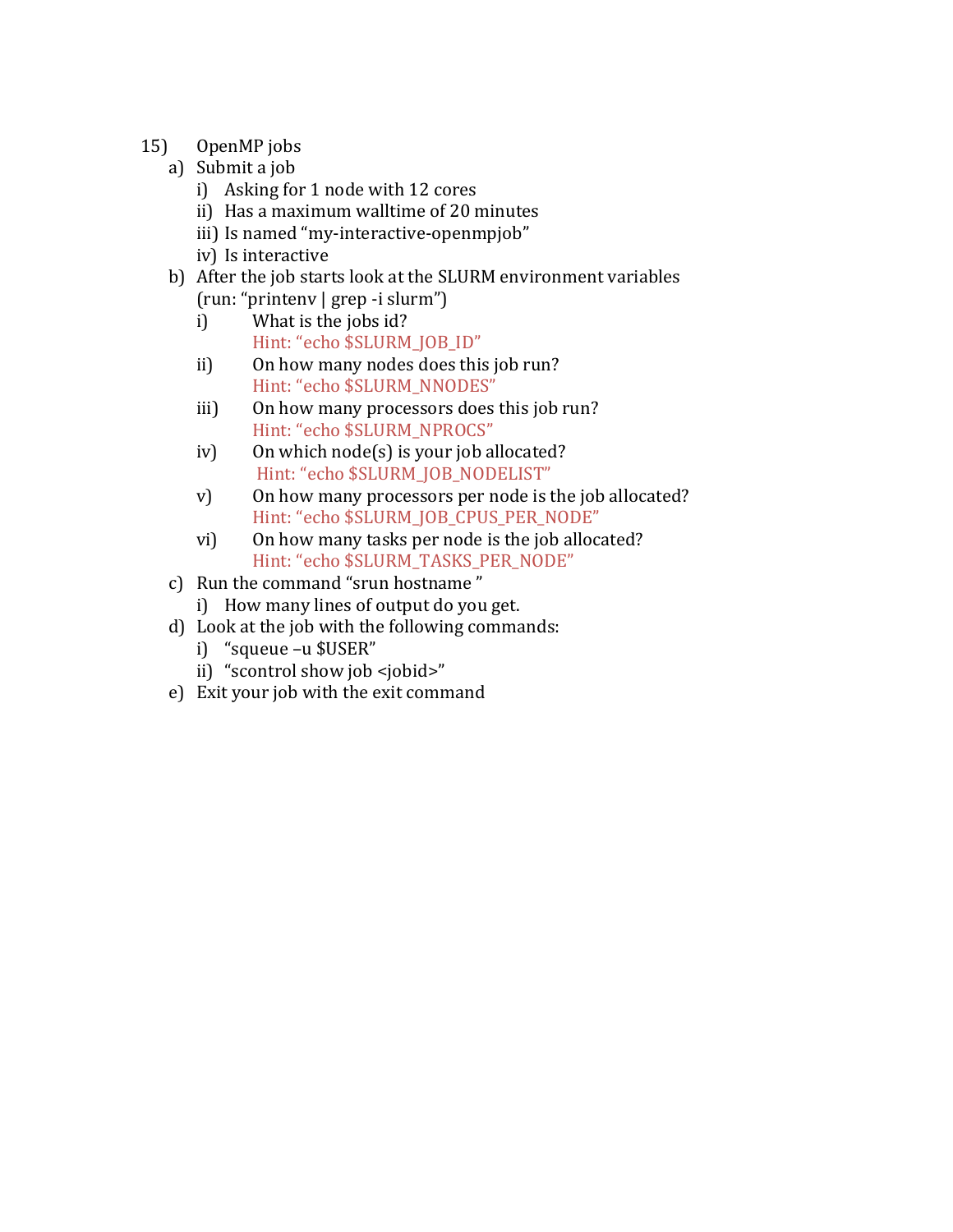- 16) Hybrid Interactive Jobs
	- a) Submit a job that:
		- i) Asking for 3 nodes with 2 task per node and 5 cores per task.
		- ii) Is named "my-interactive-hybridjob"
		- iii) Has a maximum walltime of 20 minutes
	- b) After the job starts look at the SLURM environment variables
		- (run: "printenv | grep -i slurm") i) What is the jobs id?
			- Hint: "echo \$SLURM\_JOB\_ID"
		- ii) On how many nodes does this job run? Hint: "echo \$SLURM\_NNODES"
		- iii) On how many processors does this job run? Hint: "echo \$SLURM\_NPROCS"
		- $iv)$  On which node(s) is your job allocated? Hint: "echo \$SLURM\_JOB\_NODELIST"
		- v) On how many processors per node is the job allocated? Hint: "echo \$SLURM\_JOB\_CPUS\_PER\_NODE"
		- vi) On how many tasks per node is the job allocated? Hint: "echo \$SLURM\_TASKS\_PER\_NODE"
	- c) Run the command "srun hostname"
		- i) How many lines of output do you get.
	- d) Look at the job with the following commands:
		- i) "squeue -u \$USER"
		- ii) "scontrol show job <jobid>"
	- e) Please list which nodes and cores the job is running on or scheduled to run on.
	- f) Exit your job with the exit command

17) Jobs and memory

- a) Take the start-mem.pbs script and edit it so that is asks for: --mem-per-cpu=12000
- b) Submit a job from the script you edited . Look at the job with the following commands:
	- i) "squeue -u \$USER"
	- ii) "scontrol show job <jobid>"
- c) How much memory does this job use?

18) Jobs and memory

- a) Take the start-mem.pbs script and edit it so that is asks for: --mem=12000
- b) Submit a job from the script you edited . Look at the job with the following commands:
	- i) "squeue -u \$USER"
	- ii) "scontrol show job <iobid>"
- c) How much memory does this job use?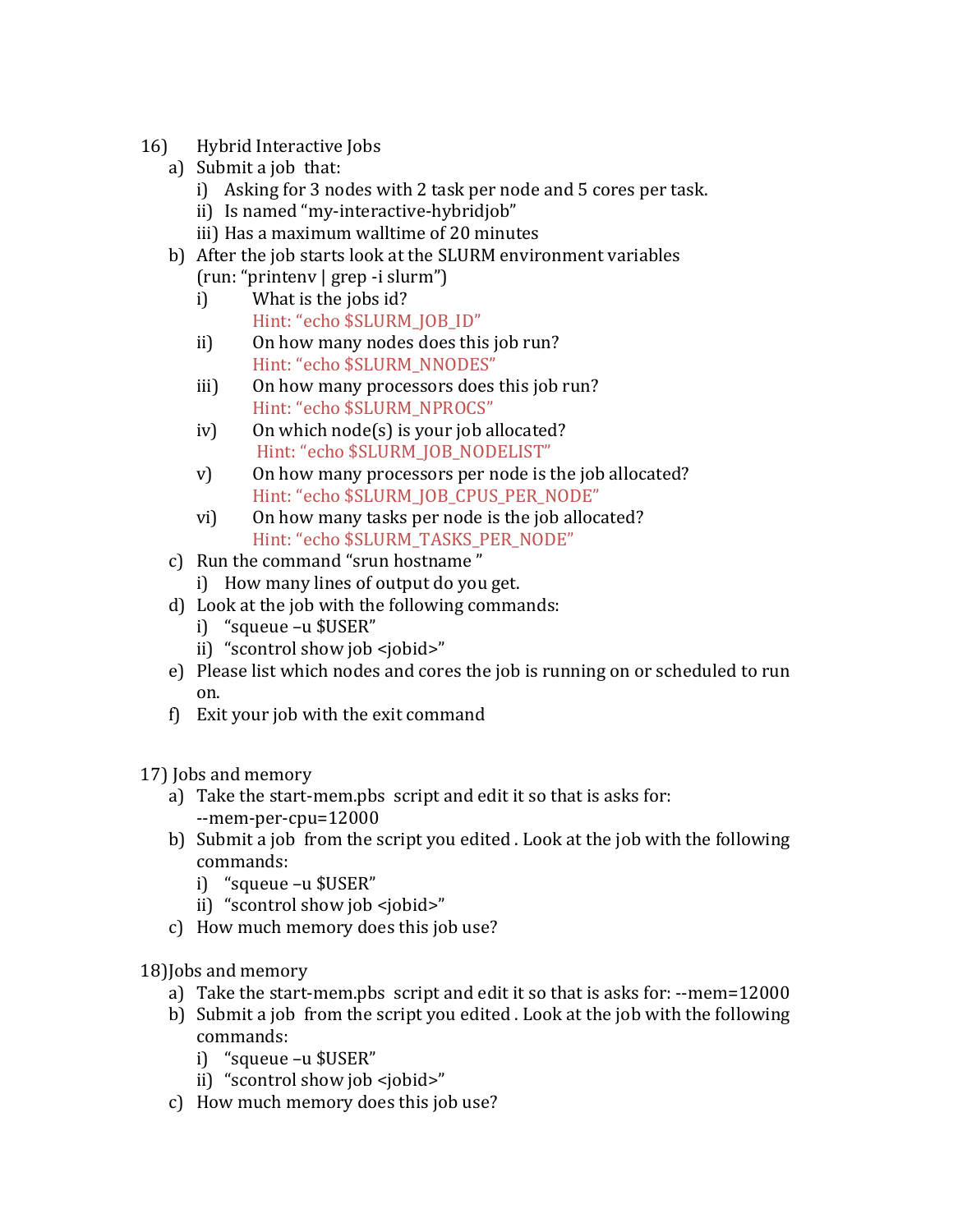19) Jobs and memory (mem, pmem)

- a) Take the start-mem.pbs script and edit it so that is asks for: --mem-per-cpu =3000mb
- b) Submit a job from the script you edited . Look at the job with the following commands:
	- i) "squeue -u \$USER"
	- ii) "scontrol show job <jobid>"
- c) How much memory does this job use?

20) Jobs and memory (appropriate resources)

- a) Create a job run the "cryptic" program edit the start-mem2.pbs script
	- i) Make sure your job emails you when is starts, ends and aborts
	- ii) Make a guess and for enough RAM to run the program
- b) Submit your edited Job script, look at your running Job with the following commands, look at the ,memory used by your job
	- i) "squeue –u \$USER"
	- ii) "scontrol show job <jobid>"
	- iii) Did your job run successfully? Or fail because of a lack of memory?
	- iv) If your job failed due to a lack of memory, increase the maximum memory requested and resubmit your job, and go back to point b)
- c) Look at the email reporting on your job success, how much resources were reported used. Compare the memory used to the reported memory in point c).
- d) Edit job script and request an appropriate amount of memory to run the  $\lceil \text{ob} \rceil$ .
- e) Submit your new job
- f) Verify that the jobs runs successfully.
- 21) GPUs
	- a) Submit a job asking for:
		- i)  $1$  gpu
		- ii)  $1$  cpu
		- iii) Has a maximum wall time of 10 minutes
		- iv) Sleeps 500 seconds
	- b) Runs the command scontrol

# **22)** Software licenses and generic resources **\* Currently not implemented on the cluster**

- a) Submit a job asking for that asks for
	- i)  $2 \text{ cups}$
	- ii) 2 sas licenses
- b) Try to see resources used by your job, use the scontrol command: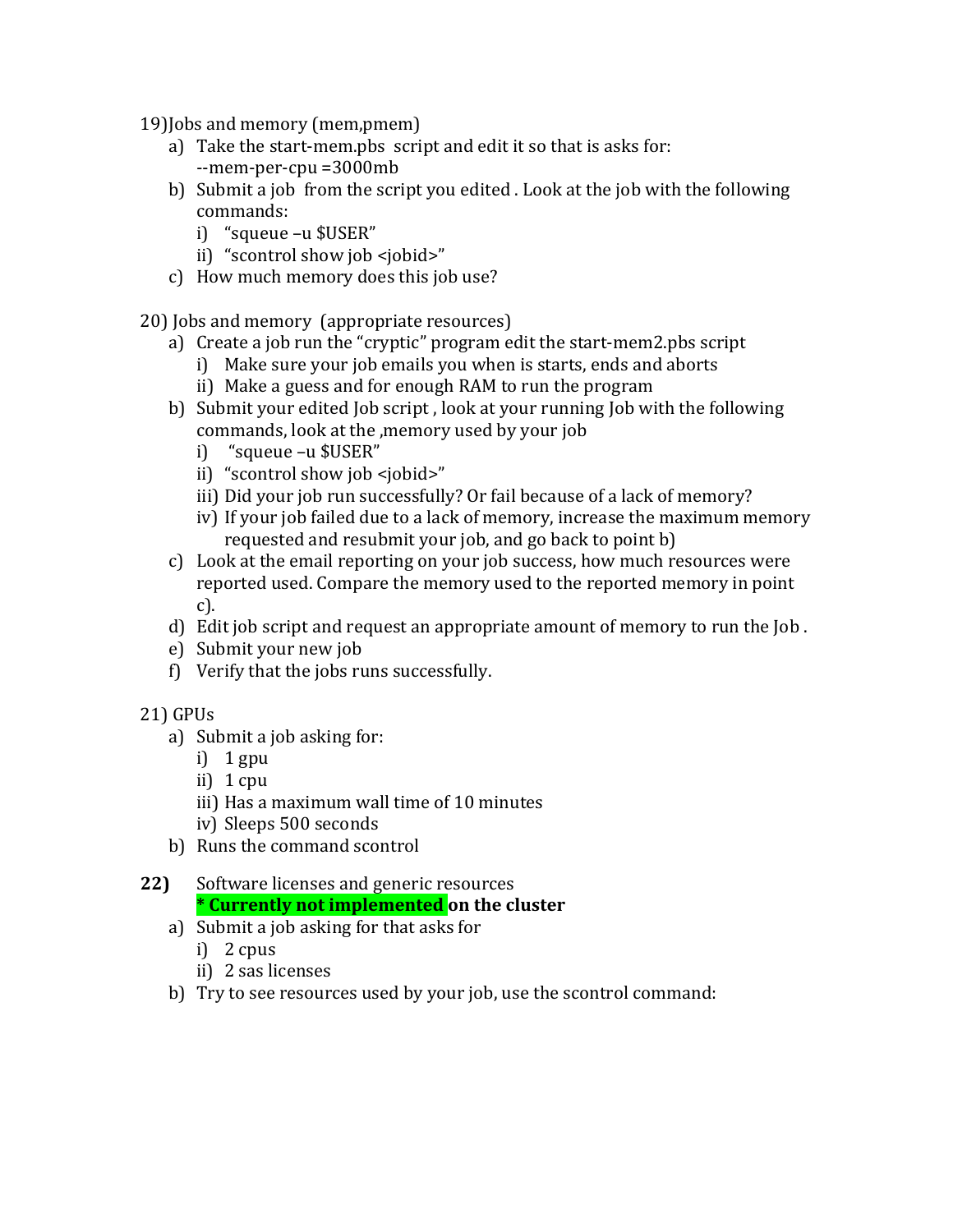### 23)Full nodes

- a) Submit a job asking for that asks for:
	- i) 4 tasks
	- ii) 1 node
	- iii) Not to run on any nodes with other jobs Useful if you are trying to debug your job
- b) See if you can see which nodes your job is running on.
	- i) "scontrol show job <jobid>"

# 24) Job dependencies

- a) Submit a serial job named  $dep1$ , that has:
	- i) Walltime of 2:00
	- ii) Sleeps 120 seconds
	- iii) Submit a serial job 22b waits until job dep2 is done
	- iv) Walltime of 2:00
	- v) Sleeps 120 seconds
- b) Look at job dep2 with "scontrol show job <jobid>"
- c) Run the command "squeue -u \$USER" ls
- d) Verify that Job dep1 complete before dep2 starts

# **25)** This question has been removed

- **26) Job** using temporary directory
	- a) Submit a job that runs in the temporary directory used no more than 1GB of space,
- 27) Job environment variables.
	- a) Submit a serial job that prints the partition(s) that the job was ran in
- 28) Multiple accounting groups (This exercise will only be available to users with RAC allocated groups or multiple accounting groups. The answer will need to be modified with your accounting group.)
	- a) Submit a Job to a non default accounting group, that asks for 1 proc
	- b) Try to see which accounting group your job belongs to, use the scontrol command:
		- i) "scontrol show job <jobid>"